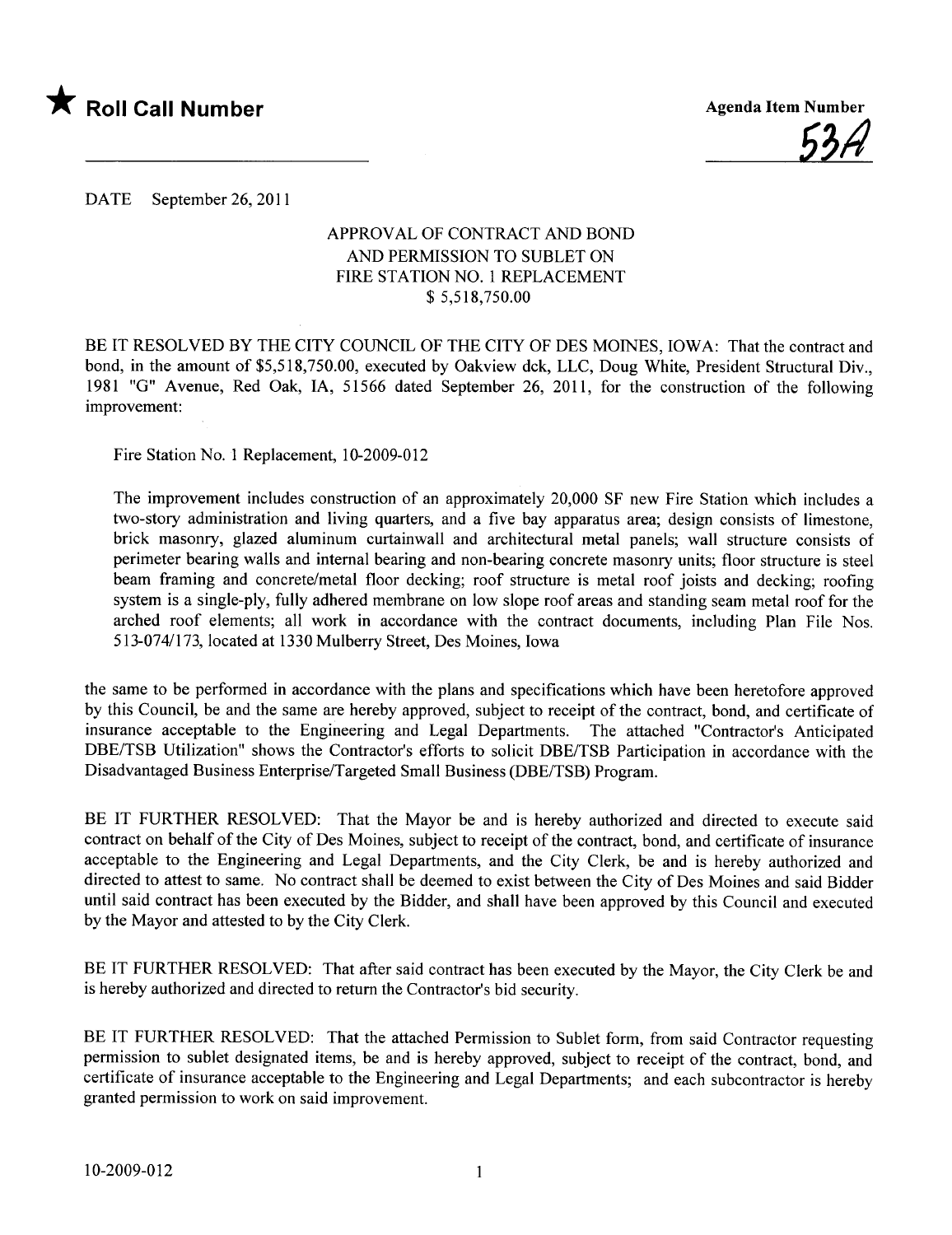



DATE September 26, 2011

BE IT FURTHER RESOLVED: That the Des Moines Finance Director is hereby authorized to encumber this contract amount against the funds as identified below, and to acquire Builder's Risk Insurance, if appropriate, for the above referenced improvement.

Moved by to adopt.

FORM APPROVED

Kathleen Vanderpool Deputy City Attorney

Funding Source: 2011-2012 CIP, Page Fire - 5, Central Fire Station Replacement, FIR039, TIF-Backed G. O. Bonds

| guz<br><b>COUNCIL ACTION</b> | <b>YEAS</b> | <b>NAYS</b> | <b>PASS</b> | <b>ABSENT</b>   | I, Diane Rauh, City Clerk of said City Council, hereby                                                                      |  |  |
|------------------------------|-------------|-------------|-------------|-----------------|-----------------------------------------------------------------------------------------------------------------------------|--|--|
| <b>COWNIE</b>                |             |             |             |                 | certify that at a meeting of the City Council, held on the<br>above date, among other proceedings the above was<br>adopted. |  |  |
| <b>COLEMAN</b>               |             |             |             |                 |                                                                                                                             |  |  |
| <b>GRIESS</b>                |             |             |             |                 |                                                                                                                             |  |  |
| <b>HENSLEY</b>               |             |             |             |                 |                                                                                                                             |  |  |
| <b>MAHAFFEY</b>              |             |             |             |                 | IN WITNESS WHEREOF, I have hereunto set my hand                                                                             |  |  |
| <b>MEYER</b>                 |             |             |             |                 | and affixed my seal the day and year first above written.                                                                   |  |  |
| <b>MOORE</b>                 |             |             |             |                 |                                                                                                                             |  |  |
| <b>TOTAL</b>                 |             |             |             |                 |                                                                                                                             |  |  |
| <b>MOTION CARRIED</b>        |             |             |             | <b>APPROVED</b> |                                                                                                                             |  |  |
|                              |             |             |             | Mayor           |                                                                                                                             |  |  |
|                              |             |             |             |                 | City Clerk                                                                                                                  |  |  |

~~-